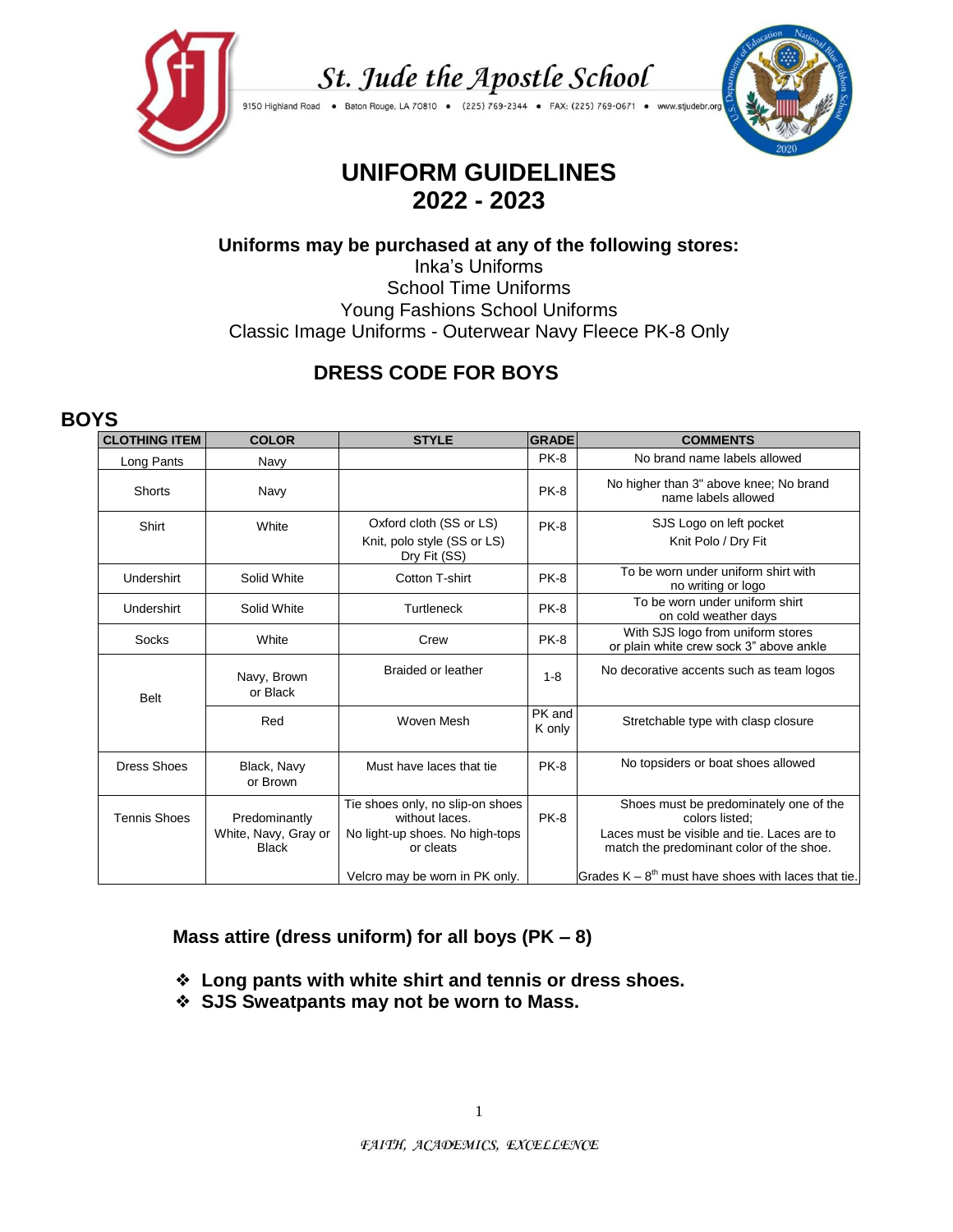### **DRESS CODE FOR GIRLS**

### **GIRLS**

| <b>CLOTHING ITEM</b>              | <b>COLOR</b>                                           | <b>STYLE</b>                                                                                                                         | <b>GRADE</b> | <b>COMMENTS</b>                                                                                                                                                                                                    |
|-----------------------------------|--------------------------------------------------------|--------------------------------------------------------------------------------------------------------------------------------------|--------------|--------------------------------------------------------------------------------------------------------------------------------------------------------------------------------------------------------------------|
| Jumper                            | Plaid                                                  | Button-up Front Style                                                                                                                | $PK-4$       | No higher than 3" above knee                                                                                                                                                                                       |
| Jumper                            | Plaid with Logo                                        | Zippered / Drop Waist                                                                                                                | <b>PK-4</b>  | No higher than 3" above knee                                                                                                                                                                                       |
| Skirt                             | Plaid                                                  |                                                                                                                                      | $5 - 8$      | No higher than 3" above knee                                                                                                                                                                                       |
| Skort                             | Plaid                                                  |                                                                                                                                      | $5 - 8$      | No higher than 3" above knee                                                                                                                                                                                       |
| <b>Under Shorts</b>               | Navy                                                   | Solid Pull-on Short                                                                                                                  | PK-8         | To be worn under jumper or skirt                                                                                                                                                                                   |
| Shorts                            | Plaid                                                  |                                                                                                                                      | <b>PK-8</b>  | No higher than 3" above knee                                                                                                                                                                                       |
| Long Pants                        | Navy                                                   |                                                                                                                                      | PK-8         |                                                                                                                                                                                                                    |
| <b>Collared Shirt</b>             | White                                                  | <b>Banded Shirt</b>                                                                                                                  | $5 - 8$      | With SJS logo                                                                                                                                                                                                      |
| <b>Blouse</b>                     | White                                                  | Single pocket Broadcloth or                                                                                                          | <b>PK-4</b>  | Peter Pan Collar                                                                                                                                                                                                   |
|                                   |                                                        | Oxford pointed collar (SS or LS)                                                                                                     | <b>PK-8</b>  | No lace/ruffle trim allowed                                                                                                                                                                                        |
| Undergarment and/or<br>Undershirt | Solid White                                            | T-shirt, tank top, bra or<br>sports bra in solid white                                                                               | <b>PK-8</b>  | To be worn under uniform shirt<br>with no logo or writing                                                                                                                                                          |
| Undershirt                        | Solid White                                            | Long-sleeve Turtleneck<br>Long-sleeve shirt                                                                                          | $PK-4$       | To be worn under a jumper Nov. - March                                                                                                                                                                             |
| Undershirt                        | Solid White                                            | Long-sleeve Turtleneck<br>Long-sleeve shirt                                                                                          | $5 - 8$      | To be worn under uniform shirt                                                                                                                                                                                     |
| Socks                             | White                                                  | Crew                                                                                                                                 | PK-8         | With SJS logo from uniform stores<br>or plain white crew 3" above ankle                                                                                                                                            |
| Tights or                         | White,                                                 | Opaque                                                                                                                               | <b>PK-8</b>  | Must be full length and worn                                                                                                                                                                                       |
| Leggings                          | Navy or Black                                          |                                                                                                                                      |              | with SJS socks or plain white crew socks                                                                                                                                                                           |
| <b>Bows</b>                       | Red, White, Navy, or<br><b>Uniform Plaid</b>           |                                                                                                                                      | <b>PK-8</b>  |                                                                                                                                                                                                                    |
| Headbands                         | Red, White, Navy,<br>Black, Brown, or<br>Uniform Plaid |                                                                                                                                      | PK-8         |                                                                                                                                                                                                                    |
| <b>Dress Shoes</b>                | Black,                                                 |                                                                                                                                      | <b>PK-8</b>  | Saddle Oxfords permitted as well                                                                                                                                                                                   |
|                                   | Navy, Brown                                            |                                                                                                                                      |              | No topsiders or boat shoes allowed                                                                                                                                                                                 |
| <b>Tennis Shoes</b>               | Predominantly<br>White, Navy, Gray or<br><b>Black</b>  | Tie shoes only, no slip-on shoes<br>without laces.<br>No light-up shoes. No high-tops or<br>cleats<br>Velcro may be worn in PK only. | PK-8         | Shoes must be predominately one of the<br>colors listed.<br>Laces must be visible and tie. Laces are to<br>match the predominant color of the shoe.<br>Grades $K - 8^{th}$ must have shoes with laces<br>that tie. |

**Mass attire (Dress Uniform) for Early Childhood and Elementary girls (PK – 4 th)**

- ❖ **Jumper with white blouse and tennis or dress shoes.**
- ❖ **SJS Sweatpants may not be worn to Mass.**

**Mass attire (Dress Uniform) for Middle School girls (5th – 8 th)**

- ❖ **Skirt with white blouse/banded shirt and tennis or dress shoes.**
- ❖ **SJS Sweatpants may not be worn to Mass.**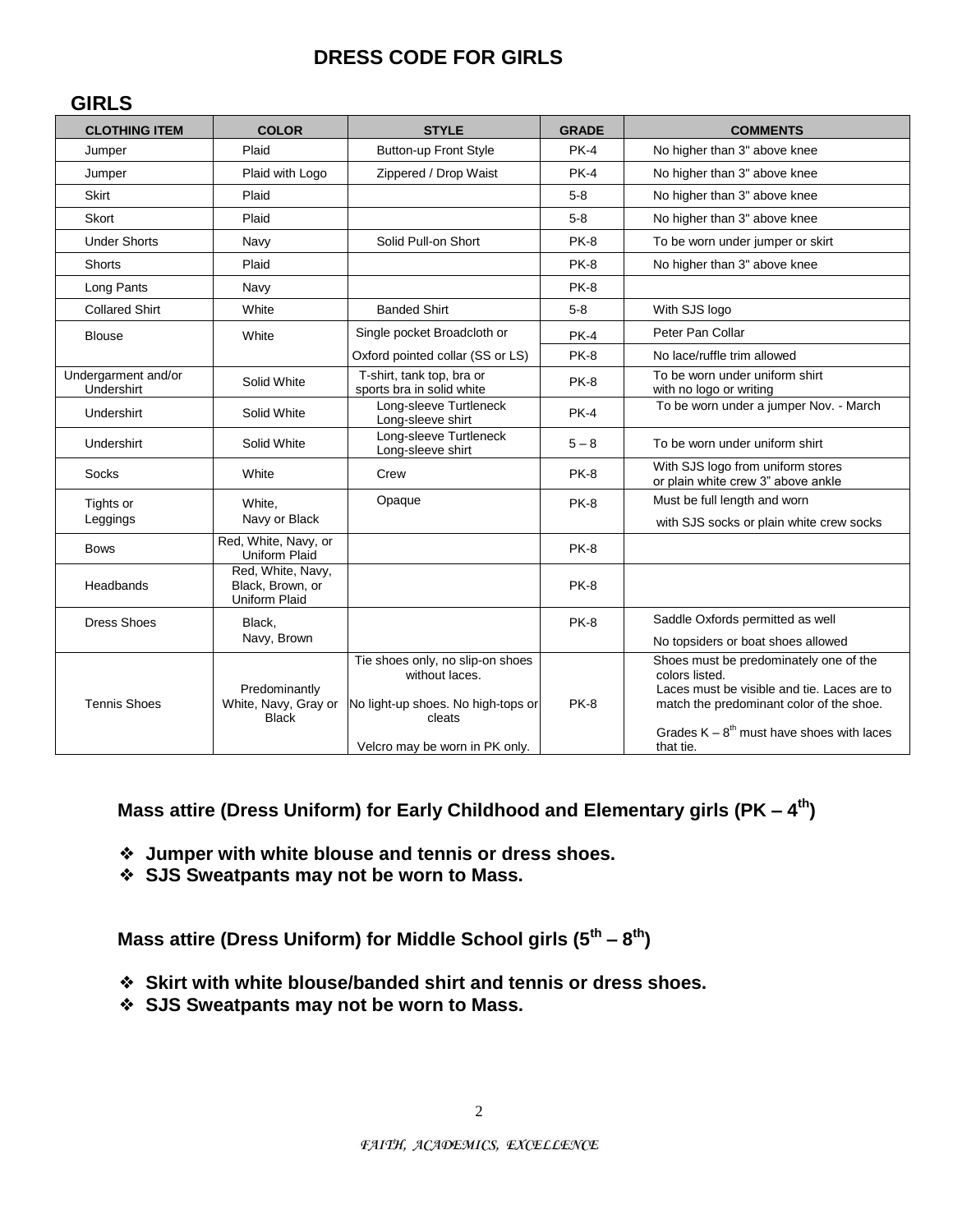## **OUTERWEAR UNIFORM FOR GIRLS AND BOYS**

| <b>CLOTHING ITEM</b> | <b>COLOR</b> | <b>STYLE</b>                          | <b>GRADE</b> | <b>COMMENTS</b>                                                                                                                                         |
|----------------------|--------------|---------------------------------------|--------------|---------------------------------------------------------------------------------------------------------------------------------------------------------|
| Cardigan             | Solid Navy   | Button-up front style                 | PK-8         | SJS logo optional                                                                                                                                       |
| Fleece               | Navy         | Full zip fleece                       | PK-8         | Purchased through Classic Image Uniforms                                                                                                                |
| Wind Jacket          | Solid Navy   | Full zip, no colored stripes,<br>etc. | <b>PK-8</b>  | SJS logo optional<br>Purchased only at uniform stores                                                                                                   |
| Sweatpants           | Navy         | SJS logo                              | PK-8         | May be worn November - March<br>Must be worn with uniform shirt or sweatshirt<br>Wearing under the jumper/skirt is optional<br>Purchased through Inka's |
| Sweatshirt           | Navy         | SJS logo                              | PK-8         | Purchased through Inka's                                                                                                                                |
| Sweatshirt           | Red          | SJS logo                              | PK-8         | Purchased through Inka's                                                                                                                                |

### **These are the only outerwear options allowed at SJS.**

### **Options may be layered for extremely inclement weather.**

### **OUT-OF-UNIFORM DAYS**

| <b>DAY</b>        | <b>SHIRT</b>                                                                                     | <b>BOTTOM</b>                                                                                                                                                                                                         | <b>SHOES</b>                                                                                                             | <b>COMMENTS</b>                                                                                                                                           |
|-------------------|--------------------------------------------------------------------------------------------------|-----------------------------------------------------------------------------------------------------------------------------------------------------------------------------------------------------------------------|--------------------------------------------------------------------------------------------------------------------------|-----------------------------------------------------------------------------------------------------------------------------------------------------------|
| Cougar<br>Pride   | Student spirit<br>t-shirt                                                                        | Uniform bottoms and<br>spirit shirt                                                                                                                                                                                   | School shoes<br>and socks<br>No Cleats                                                                                   | Spirit shirts are purchased through Home<br>and School.                                                                                                   |
| <b>Free Dress</b> | Tops and dresses<br>may not be<br>strapless or off the<br>shoulder. No tank<br>tops are allowed. | Bottoms may be jeans,<br>athletic pants, or dress<br>slacks. Girls may wear<br>capri pants. No leggings<br>or yoga pants are<br>allowed. Dresses and<br>skirts must fall at least<br>three inches above the<br>knees. | Tennis shoes,<br>flats<br>or boots with flat<br>heels for girls.<br>No cowboy<br>boots, Crocs,<br>cleats, or<br>sandals. | No shorts may be worn unless they are the<br>uniform shorts.<br>No hooded shirts or sweatshirts<br>Shirts and bottoms may not be ripped or<br>have holes. |

## **ADDITIONAL UNIFORM GUIDELINES**

### **Hair Regulations**

A student's hair shall be of moderate uniform length and must be neat and clean at all times. Styling for both boys and girls must be simple, symmetrical and conservative (no hair tails; beaded braids or feathers; large, unkempt styles; line cuts; shaven heads; etc.). A boy's haircut should be above the ear,  $\frac{1}{2}$  inch above the eyebrow, a transition line from short to long should not be visible and side burns should be short, neat and trimmed at all times. Middle school boys should be clean-shaven. Extreme tinting, bleaching or dyed hair that is not natural in color is prohibited. "Sun-In" Products which alter hair color are not acceptable. The Administration makes the final decision in all matters of dress and grooming.